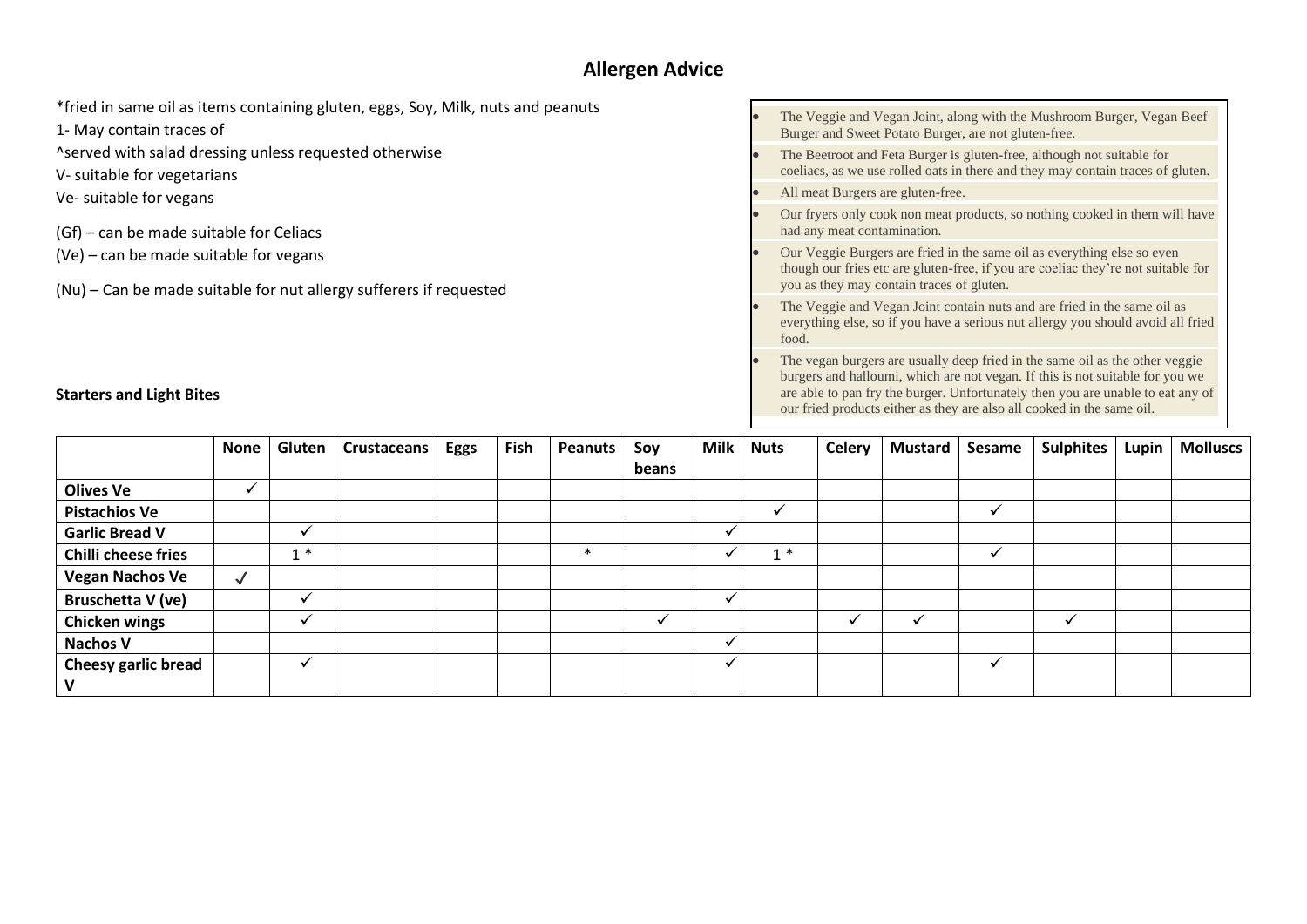#### **Burgers**

|                            | <b>None</b> | Gluten       | <b>Crustaceans</b> | <b>Eggs</b>  | Fish | <b>Peanuts</b> | Soy       | <b>Milk</b>  | <b>Nuts</b>  | <b>Celery</b> | <b>Mustard</b> | Sesame | <b>Sulphites</b> | Lupin | <b>Molluscs</b> |
|----------------------------|-------------|--------------|--------------------|--------------|------|----------------|-----------|--------------|--------------|---------------|----------------|--------|------------------|-------|-----------------|
|                            |             |              |                    |              |      |                | beans     |              |              |               |                |        |                  |       |                 |
| <b>Beef</b>                |             |              |                    | $\checkmark$ |      |                |           |              | $\mathbf{1}$ |               |                |        |                  |       |                 |
| Lamb                       |             |              |                    | $\checkmark$ |      |                |           |              | $\mathbf{1}$ |               |                |        |                  |       |                 |
| Chicken                    | ✓           |              |                    |              |      |                |           |              |              |               |                |        |                  |       |                 |
| Peri chicken               |             |              |                    |              |      |                |           |              | $\mathbf{1}$ |               |                |        | $\checkmark$     |       |                 |
| Wild boar                  |             |              |                    |              |      |                |           |              | $\mathbf{1}$ |               |                |        |                  |       |                 |
| Venison                    |             |              |                    | $\checkmark$ |      |                |           |              |              |               |                |        |                  |       |                 |
| Hot dog                    |             | $\checkmark$ |                    |              |      |                |           |              |              |               |                |        | $\checkmark$     |       |                 |
| <b>Beetroot &amp; Feta</b> |             | $\mathbf{1}$ |                    | $\checkmark$ |      | $\ast$         | $\ast$    | $\checkmark$ | $1*$         |               |                |        |                  |       |                 |
| V                          |             |              |                    |              |      |                |           |              |              |               |                |        |                  |       |                 |
| <b>Vegan Joint Ve</b>      |             | $\checkmark$ |                    |              |      | $\checkmark$   | $\ast$    |              | $\checkmark$ |               |                |        |                  |       |                 |
| <b>Veggie Joint V</b>      |             | $\checkmark$ |                    | ✓            |      | $\checkmark$   | $\ast$    |              | $\checkmark$ |               |                |        |                  |       |                 |
| <b>Mushroom V</b>          |             | $\checkmark$ |                    |              |      | $\ast$         | $\ast$    | $\checkmark$ | $1*$         |               |                |        |                  |       |                 |
| <b>Vegan Beef Ve</b>       |             | $\checkmark$ |                    |              |      |                | $\sqrt{}$ |              | $1*$         |               |                |        |                  |       |                 |
| <b>Sweet Pot &amp;</b>     |             | $\checkmark$ |                    |              |      | $\ast$         | $\ast$    |              | $\ast$       |               |                |        |                  |       |                 |
| <b>Bean Ve</b>             |             |              |                    |              |      |                |           |              |              |               |                |        |                  |       |                 |
| Ciabatta bun Ve            |             | $\checkmark$ |                    |              |      |                |           |              |              |               |                |        |                  |       |                 |
| <b>Brioche bun Ve</b>      |             | $\sqrt{}$    |                    |              |      |                |           |              |              |               |                |        |                  |       |                 |
| <b>Granary Roll Ve</b>     |             | $\checkmark$ |                    |              |      |                |           |              |              |               |                |        |                  |       |                 |
| Hot dog bun V              |             | $\checkmark$ |                    | $\checkmark$ |      |                |           | $\checkmark$ |              |               |                |        |                  |       |                 |
| <b>Gluten free</b>         |             |              |                    | $\checkmark$ |      |                |           |              | 1            |               |                |        |                  |       |                 |
| bun V                      |             |              |                    |              |      |                |           |              |              |               |                |        |                  |       |                 |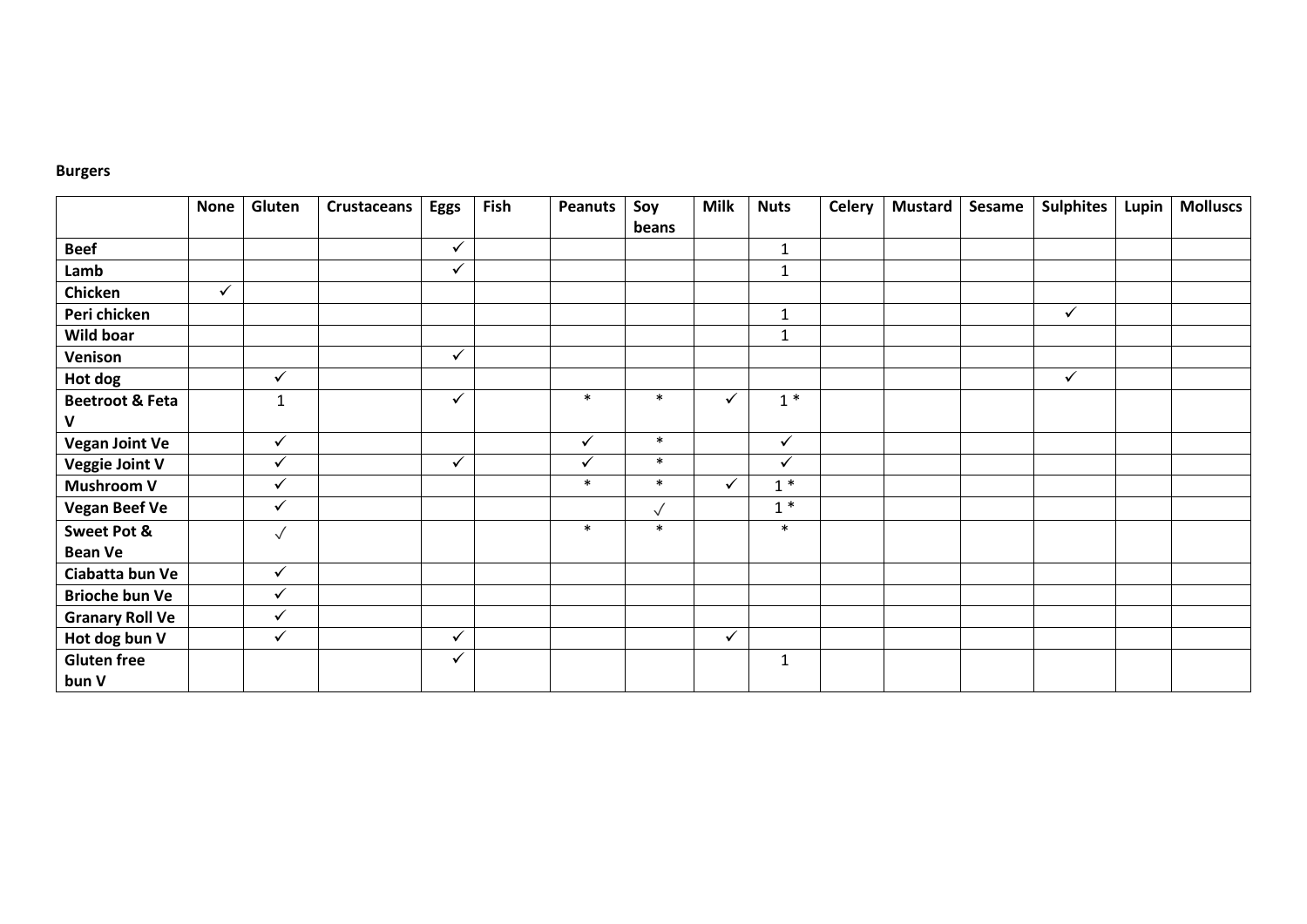## **Toppings**

|                            | <b>None</b>             | Gluten       | Crustacean<br>$\mathsf{s}$ | <b>Eggs</b>  | Fish | <b>Peanuts</b> | Soy<br>beans | <b>Milk</b>  | <b>Nuts</b>  | <b>Celery</b> | <b>Mustard</b> | Sesame | <b>Sulphites</b> | Lupin | <b>Molluscs</b> |
|----------------------------|-------------------------|--------------|----------------------------|--------------|------|----------------|--------------|--------------|--------------|---------------|----------------|--------|------------------|-------|-----------------|
| <b>Cheddar V</b>           |                         |              |                            |              |      |                |              | $\checkmark$ |              |               |                |        |                  |       |                 |
| Applewood                  |                         |              |                            |              |      |                |              | $\checkmark$ |              |               |                |        |                  |       |                 |
| <b>Cheddar V</b>           |                         |              |                            |              |      |                |              |              |              |               |                |        |                  |       |                 |
| <b>American Cheese</b>     |                         |              |                            |              |      |                |              | $\checkmark$ |              |               |                |        |                  |       |                 |
| V                          |                         |              |                            |              |      |                |              |              |              |               |                |        |                  |       |                 |
| <b>Vegan Cheese Ve</b>     | $\checkmark$            |              |                            |              |      |                |              |              |              |               |                |        |                  |       |                 |
| <b>Swiss V</b>             |                         |              |                            |              |      |                |              | $\checkmark$ |              |               |                |        |                  |       |                 |
| Monterey jack V            |                         |              |                            |              |      |                |              | $\checkmark$ |              |               |                |        |                  |       |                 |
| Halloumi V (Nu)            |                         | $\ast$       |                            |              |      | $\ast$         | $\ast$       | ✓            | $\ast$       |               |                |        |                  |       |                 |
| <b>Brie V</b>              |                         |              |                            |              |      |                |              | $\checkmark$ |              |               |                |        |                  |       |                 |
| <b>Blue cheese V</b>       |                         |              |                            |              |      |                |              | $\checkmark$ |              |               |                |        |                  |       |                 |
| <b>Back bacon</b>          | $\checkmark$            |              |                            |              |      |                |              |              |              |               |                |        |                  |       |                 |
| <b>Streaky bacon</b>       | $\checkmark$            |              |                            |              |      |                |              |              |              |               |                |        |                  |       |                 |
| <b>BBQ pulled pork</b>     |                         | $\mathbf{1}$ |                            |              |      |                |              |              | $1\,$        | $\checkmark$  | $\sqrt{}$      |        |                  |       |                 |
| Chilli con carne           |                         | $\mathbf{1}$ |                            |              |      |                |              |              | $\mathbf{1}$ |               |                |        |                  |       |                 |
| Chorizo                    |                         |              |                            |              |      |                |              | ✓            |              |               |                |        |                  |       |                 |
| <b>Black pudding</b>       |                         | $\checkmark$ |                            |              |      |                |              |              |              |               |                |        |                  |       |                 |
| <b>Roasted peppers</b>     | ✓                       |              |                            |              |      |                |              |              |              |               |                |        |                  |       |                 |
| Ve                         |                         |              |                            |              |      |                |              |              |              |               |                |        |                  |       |                 |
| <b>Chopped Olives</b>      | $\checkmark$            |              |                            |              |      |                |              |              |              |               |                |        |                  |       |                 |
| Ve                         |                         |              |                            |              |      |                |              |              |              |               |                |        |                  |       |                 |
| <b>Jalapenos Ve</b>        | $\sqrt{}$               |              |                            |              |      |                |              |              |              |               |                |        |                  |       |                 |
| <b>Pineapple Ve</b>        | $\checkmark$            |              |                            |              |      |                |              |              |              |               |                |        |                  |       |                 |
| <b>Guacamole Ve</b>        | $\overline{\checkmark}$ |              |                            |              |      |                |              |              |              |               |                |        |                  |       |                 |
| <b>Fried Egg V</b>         |                         |              |                            | $\checkmark$ |      |                |              |              |              |               |                |        |                  |       |                 |
| <b>Mushrooms Ve</b>        | $\checkmark$            |              |                            |              |      |                |              |              |              |               |                |        |                  |       |                 |
| <b>Onions Ve</b>           | ✓                       |              |                            |              |      |                |              |              |              |               |                |        |                  |       |                 |
| Hash brown Ve              |                         | $\ast$       |                            |              |      | $\ast$         | $\ast$       |              | $\ast$       |               |                |        |                  |       |                 |
| <b>Onion rings Ve</b>      |                         | $\checkmark$ |                            |              |      | $\ast$         | $\ast$       |              | $\ast$       |               |                |        |                  |       |                 |
| <b>Tortilla chips VE</b>   | $\checkmark$            |              |                            |              |      |                |              |              |              |               |                |        |                  |       |                 |
| Mac N Cheese V             |                         | $\checkmark$ |                            |              |      |                |              | $\checkmark$ |              |               |                |        |                  |       |                 |
| <b>Coleslaw V</b>          |                         |              |                            | $\checkmark$ |      |                |              |              |              |               | $\sqrt{2}$     |        | $\checkmark$     |       |                 |
| <b>Pulled Jackfruit Ve</b> |                         | $\mathbf{1}$ |                            |              |      |                |              |              | $\mathbf 1$  | $\checkmark$  | $\checkmark$   |        | $\checkmark$     |       |                 |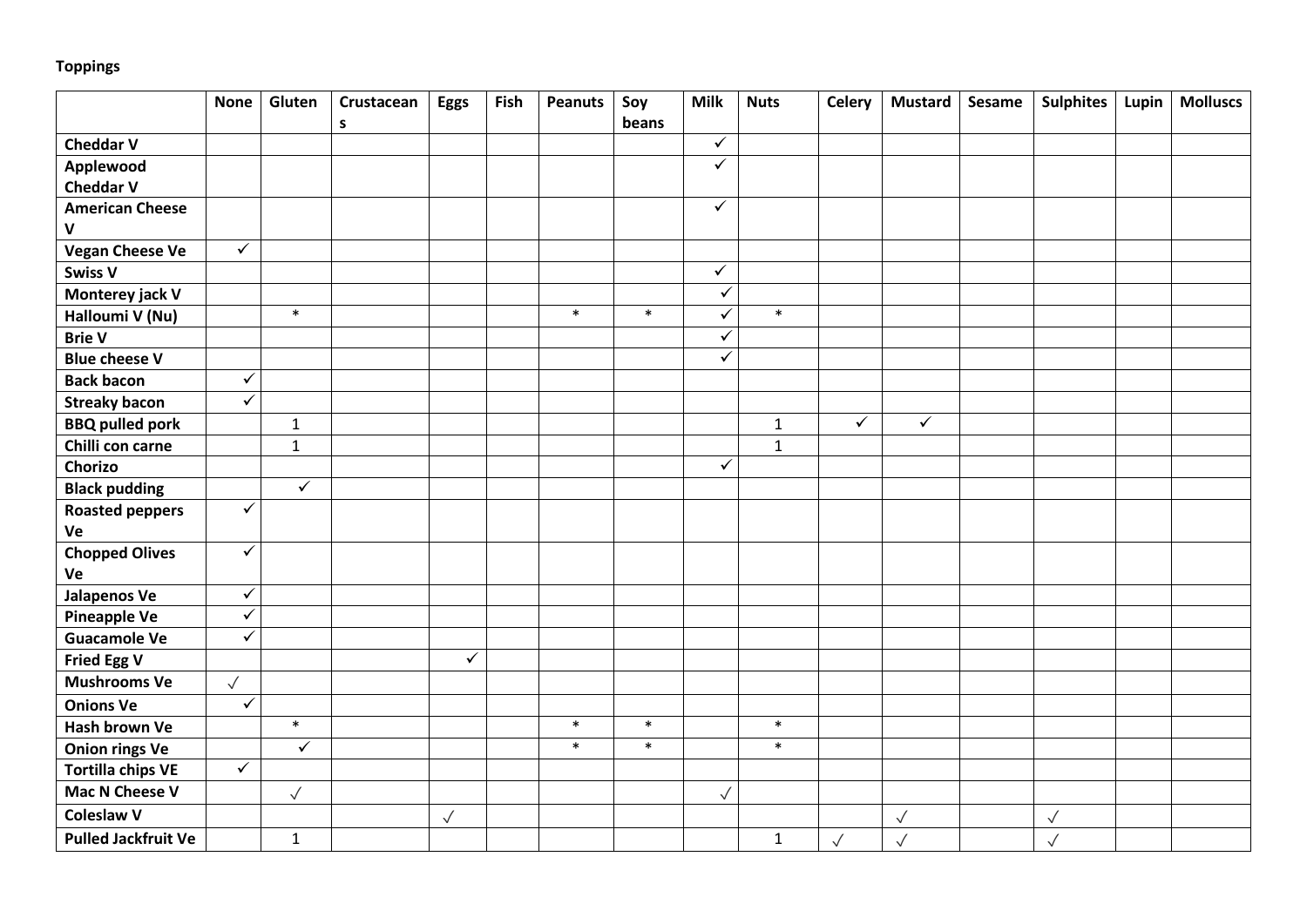#### **Sauces**

|                           | <b>None</b>  | Gluten       | <b>Crustaceans</b> | <b>Eggs</b>  | Fish | <b>Peanuts</b> | Soy          | <b>Milk</b>  | <b>Nuts</b>  | <b>Celery</b> | <b>Mustard</b> | <b>Sesame</b> | <b>Sulphites</b> | Lupin | <b>Molluscs</b> |
|---------------------------|--------------|--------------|--------------------|--------------|------|----------------|--------------|--------------|--------------|---------------|----------------|---------------|------------------|-------|-----------------|
|                           |              |              |                    |              |      |                | beans        |              |              |               |                |               |                  |       |                 |
| <b>Relish Ve</b>          |              |              |                    |              |      |                |              |              | $\mathbf{1}$ | $\checkmark$  |                |               | $\checkmark$     |       |                 |
| <b>BBQ Ve</b>             |              |              |                    |              |      |                |              |              |              | $\checkmark$  | $\checkmark$   |               | $\checkmark$     |       |                 |
| Chilli Ve                 |              |              |                    |              |      |                |              |              | $\mathbf{1}$ | ✓             |                | ✓             | $\checkmark$     |       |                 |
| Super chilli Ve           |              |              |                    |              |      |                |              |              | $\mathbf{1}$ | ✓             |                |               | $\checkmark$     |       |                 |
| <b>Peanut butter Ve</b>   |              |              |                    |              |      | $\checkmark$   |              |              |              |               |                |               |                  |       |                 |
| Mayo V                    |              |              |                    | $\checkmark$ |      |                |              |              |              |               |                |               |                  |       |                 |
| Garlic mayo V             |              |              |                    | $\checkmark$ |      |                |              |              |              |               |                |               |                  |       |                 |
| <b>Dijonnaise V</b>       |              |              |                    | ✓            |      |                |              |              |              |               | $\checkmark$   |               |                  |       |                 |
| Truffle mayo V            |              |              |                    | ✓            |      |                |              |              |              |               |                |               |                  |       |                 |
| Siracha mayo V            |              |              |                    | $\checkmark$ |      |                |              |              |              |               |                |               | $\checkmark$     |       |                 |
| <b>Franks Sauce Ve</b>    |              |              |                    |              |      |                |              |              |              |               |                |               | $\checkmark$     |       |                 |
| <b>Vegan Mayo Ve</b>      |              |              |                    |              |      |                | $\checkmark$ |              |              |               | $\checkmark$   |               |                  |       |                 |
| Vegan G Mayo Ve           |              |              |                    |              |      |                | $\checkmark$ |              |              |               | $\checkmark$   |               |                  |       |                 |
| 1000 island V             |              |              |                    | $\checkmark$ |      |                |              |              | $\mathbf{1}$ | ✓             | $\checkmark$   |               | $\checkmark$     |       |                 |
| <b>English mustard Ve</b> |              | $\checkmark$ |                    |              |      |                |              |              |              |               | $\sqrt{}$      |               |                  |       |                 |
| Tzatziki V                |              |              |                    |              |      |                |              | $\checkmark$ |              |               |                |               |                  |       |                 |
| Apple sauce Ve            |              |              |                    |              |      |                |              |              |              |               |                |               | $\checkmark$     |       |                 |
| Salsa Ve                  | $\checkmark$ |              |                    |              |      |                |              |              |              |               |                |               |                  |       |                 |
| Sour cream V              |              |              |                    |              |      |                |              | $\checkmark$ |              |               |                |               |                  |       |                 |
| <b>Ketchup Ve</b>         |              |              |                    |              |      |                |              |              |              | ✓             |                |               | $\checkmark$     |       |                 |
| Sweet chilli Ve           | $\checkmark$ |              |                    |              |      |                |              |              |              |               |                |               |                  |       |                 |
| <b>American mustard</b>   |              |              |                    |              |      |                |              |              |              |               | $\checkmark$   |               |                  |       |                 |
| Ve                        |              |              |                    |              |      |                |              |              |              |               |                |               |                  |       |                 |
| <b>Cranberry Ve</b>       | $\checkmark$ |              |                    |              |      |                |              |              |              |               |                |               |                  |       |                 |
| <b>Blue Cheese Dip V</b>  |              |              |                    | $\checkmark$ |      |                |              | $\checkmark$ |              |               |                |               |                  |       |                 |
| <b>Baconnaise</b>         |              |              |                    | $\checkmark$ |      |                |              |              | $\mathbf{1}$ |               | $\checkmark$   |               |                  |       |                 |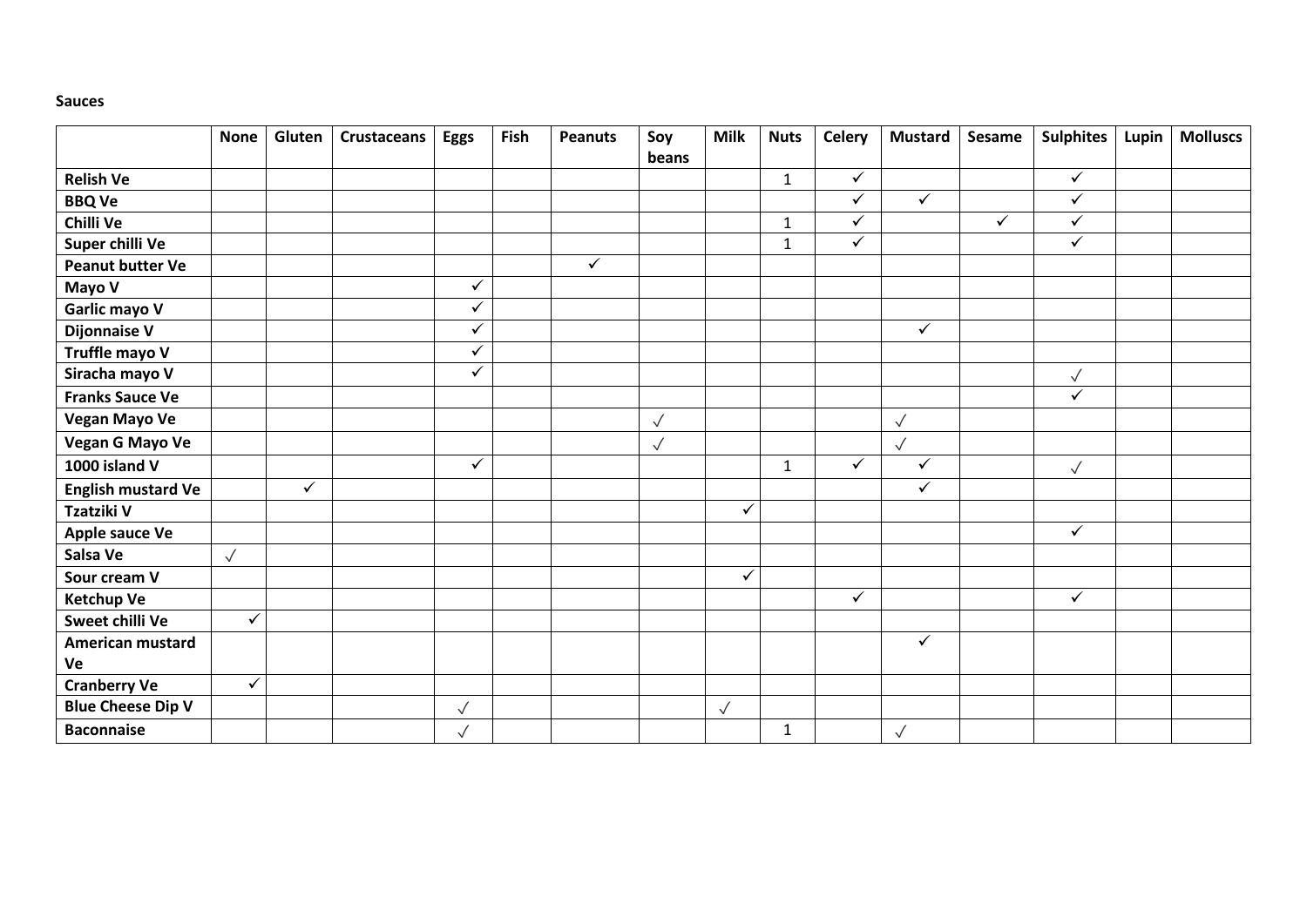### **Sides**

|                               | <b>None</b>  | Gluten       | <b>Crustaceans</b> | <b>Eggs</b> | Fish | <b>Peanuts</b> | Soy    | <b>Milk</b>  | <b>Nuts</b> | Celery | <b>Mustard</b> | Sesame | <b>Sulphites</b> | Lupin | <b>Molluscs</b> |
|-------------------------------|--------------|--------------|--------------------|-------------|------|----------------|--------|--------------|-------------|--------|----------------|--------|------------------|-------|-----------------|
|                               |              |              |                    |             |      |                | beans  |              |             |        |                |        |                  |       |                 |
| <b>Thick chips Ve</b>         |              | $\ast$       |                    |             |      | $\ast$         | $\ast$ |              | $\ast$      |        |                |        |                  |       |                 |
| <b>French fries Ve</b>        |              | $\ast$       |                    |             |      | $\ast$         | $\ast$ |              | $\ast$      |        |                |        |                  |       |                 |
| <b>Truffle &amp; Parmesan</b> |              | $\ast$       |                    |             |      | $\ast$         | $\ast$ | ✓            | $\ast$      |        |                |        |                  |       |                 |
| <b>Fries</b>                  |              |              |                    |             |      |                |        |              |             |        |                |        |                  |       |                 |
| Sweet potato                  |              | $\ast$       |                    |             |      | $\ast$         | $\ast$ |              | $\ast$      |        |                |        |                  |       |                 |
| chips Ve                      |              |              |                    |             |      |                |        |              |             |        |                |        |                  |       |                 |
| Hash browns Ve                |              | $\ast$       |                    |             |      | $\ast$         | $\ast$ |              | $\ast$      |        |                |        |                  |       |                 |
| <b>Onion rings Ve</b>         |              | $\checkmark$ |                    |             |      | $\ast$         | $\ast$ |              | $\ast$      |        |                |        |                  |       |                 |
| <b>Coleslaw V</b>             |              |              |                    |             |      |                |        |              |             |        | $\checkmark$   |        | $\checkmark$     |       |                 |
| Mac n Cheese V                |              | $\sqrt{}$    |                    |             |      |                |        | $\sqrt{}$    |             |        |                |        |                  |       |                 |
| <b>Roast Veg Ve</b>           | $\checkmark$ |              |                    |             |      |                |        |              |             |        |                |        |                  |       |                 |
| Corn on cob with              |              |              |                    |             |      |                |        | $\checkmark$ |             |        |                |        |                  |       |                 |
| butter V(Ve)                  |              |              |                    |             |      |                |        |              |             |        |                |        |                  |       |                 |
| <b>Green salad without</b>    | $\checkmark$ |              |                    |             |      |                |        |              |             |        |                |        |                  |       |                 |
| dressing^ Ve                  |              |              |                    |             |      |                |        |              |             |        |                |        |                  |       |                 |
| <b>Green beans without</b>    | $\checkmark$ |              |                    |             |      |                |        |              |             |        |                |        |                  |       |                 |
| dressing^ Ve                  |              |              |                    |             |      |                |        |              |             |        |                |        |                  |       |                 |
| Salad dressing Ve             |              |              |                    |             |      |                |        |              |             |        | $\checkmark$   |        | $\checkmark$     |       |                 |

#### **Salads**

|                             | <b>None</b> | Gluten       | <b>Crustaceans</b> | <b>Eggs</b> | Fish | <b>Peanuts</b> | Soy<br>beans | <b>Milk</b> | <b>Nuts</b> | <b>Celery</b> | <b>Mustard</b> | Sesame | <b>Sulphites</b> | Lupin | <b>Molluscs</b> |
|-----------------------------|-------------|--------------|--------------------|-------------|------|----------------|--------------|-------------|-------------|---------------|----------------|--------|------------------|-------|-----------------|
| <b>Burger salad without</b> |             |              |                    |             |      |                |              |             |             |               |                |        |                  |       |                 |
| dressing^ Ve                |             |              |                    |             |      |                |              |             |             |               |                |        |                  |       |                 |
| <b>Salad dressing Ve</b>    |             |              |                    |             |      |                |              |             |             |               |                |        |                  |       |                 |
| Moroccan chicken^           |             |              |                    |             |      |                |              |             |             |               | $\lambda$      |        |                  |       |                 |
| (gf)                        |             |              |                    |             |      |                |              |             |             |               |                |        |                  |       |                 |
| Goats cheese and            |             |              |                    |             |      |                |              |             |             |               | $\sqrt{ }$     |        |                  |       |                 |
| bacon <sup>^</sup>          |             |              |                    |             |      |                |              |             |             |               |                |        |                  |       |                 |
| Goats cheese and            |             |              |                    |             |      |                |              |             |             |               |                |        |                  |       |                 |
| peppers^ V                  |             |              |                    |             |      |                |              |             |             |               |                |        |                  |       |                 |
| <b>Roasted veg</b>          |             | $\checkmark$ |                    |             |      |                |              |             |             |               | $\sqrt{ }$     |        |                  |       |                 |
| salad^ V(Ve) (gf)           |             |              |                    |             |      |                |              |             |             |               |                |        |                  |       |                 |